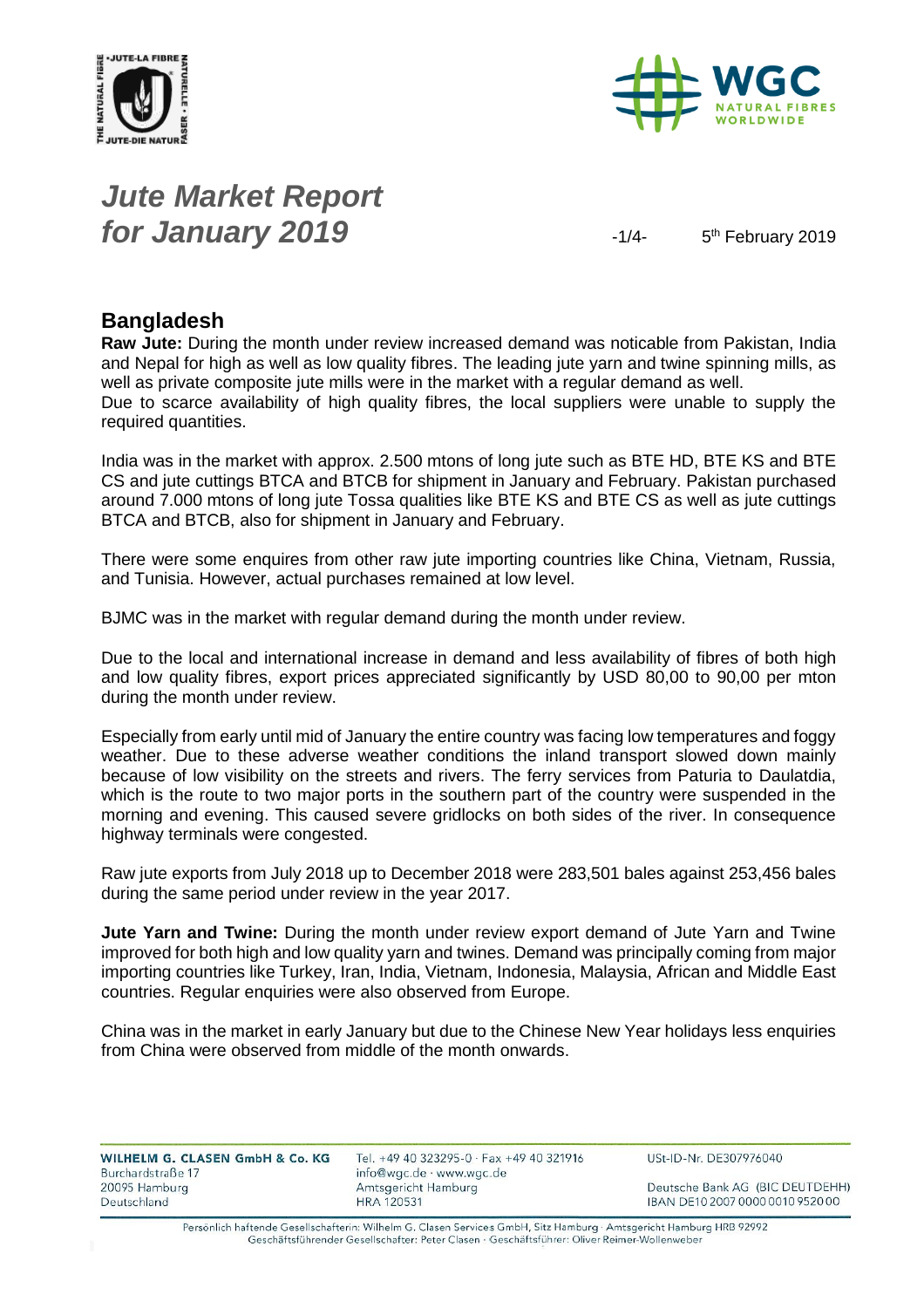



# *Jute Market Report for January 2019*  $\frac{1}{2}$

5<sup>th</sup> February 2019

During the month under review, upward price trend continued and export prices increased by about USD 70,00 to 100,00 per mton both for high and low quality jute yarn and twine. Due to increase in demand from international markets, most of the mills were kept quite busy with execution of export orders during the month under review.

An increased local demand for sacking and hessian yarn and twines was observed during the month under review.

**Jute Goods:** There was regular export demand for finished goods both Sackings and Hessians. Demand improved especially from African countries. Besides African countries, there was demand for Hessians and Sackings from Europe, Australia, USA, Iran, China and Vietnam. India was regularly in the market for unstitched cloth of Binola and B-Twills. Demand for Jute CBC from regular importing countries in Europe as well as Australia, New Zealand, UK and Japan increased during the month under review. The local demand for both Hessians and Sackings showed an upward trend as well.

During the month under review, export prices showed the following trend:

| Hessians: | Price increased approx. 5 % |
|-----------|-----------------------------|
| Sackings: | Price increased approx. 4 % |
| CBC:      | Price increased approx. 3 % |

The jute sector demands urgent bailout measures. Few people can remain unconcerned at the news of the decline in the export earnings of the country's jute and jute products. This is what has happened in the first half of the current fiscal year, 2018-19. The news is potently disconcerting. According to a recent FE report, the earnings from jute declined by 26 per cent in July-December of 2018 compared with the corresponding period in the previous fiscal year (FY). People directly involved in the sector have ascribed the falling demand of jute and jute products to global trade adversities.

According to the latest data coming from the Export Promotion Bureau, Bangladesh exported jute and jute goods worth \$421 million in July-December 2018 of the ongoing FY. The figure was \$574 million in the first half of the last fiscal year. Against the backdrop of the steady rise in the global demand for the Bangladeshi jute and jute products, with the farmers and the people in the jute sector looking to better days, few were prepared to experience this damper. That this export shrinkage will have negative impacts on the country's resurgent jute sector needs no in-depth analysis.

Tel. +49 40 323295-0 · Fax +49 40 321916 info@wgc.de · www.wgc.de Amtsgericht Hamburg **HRA 120531** 

USt-ID-Nr. DE307976040

Deutsche Bank AG (BIC DEUTDEHH) IBAN DE10 2007 0000 0010 9520 00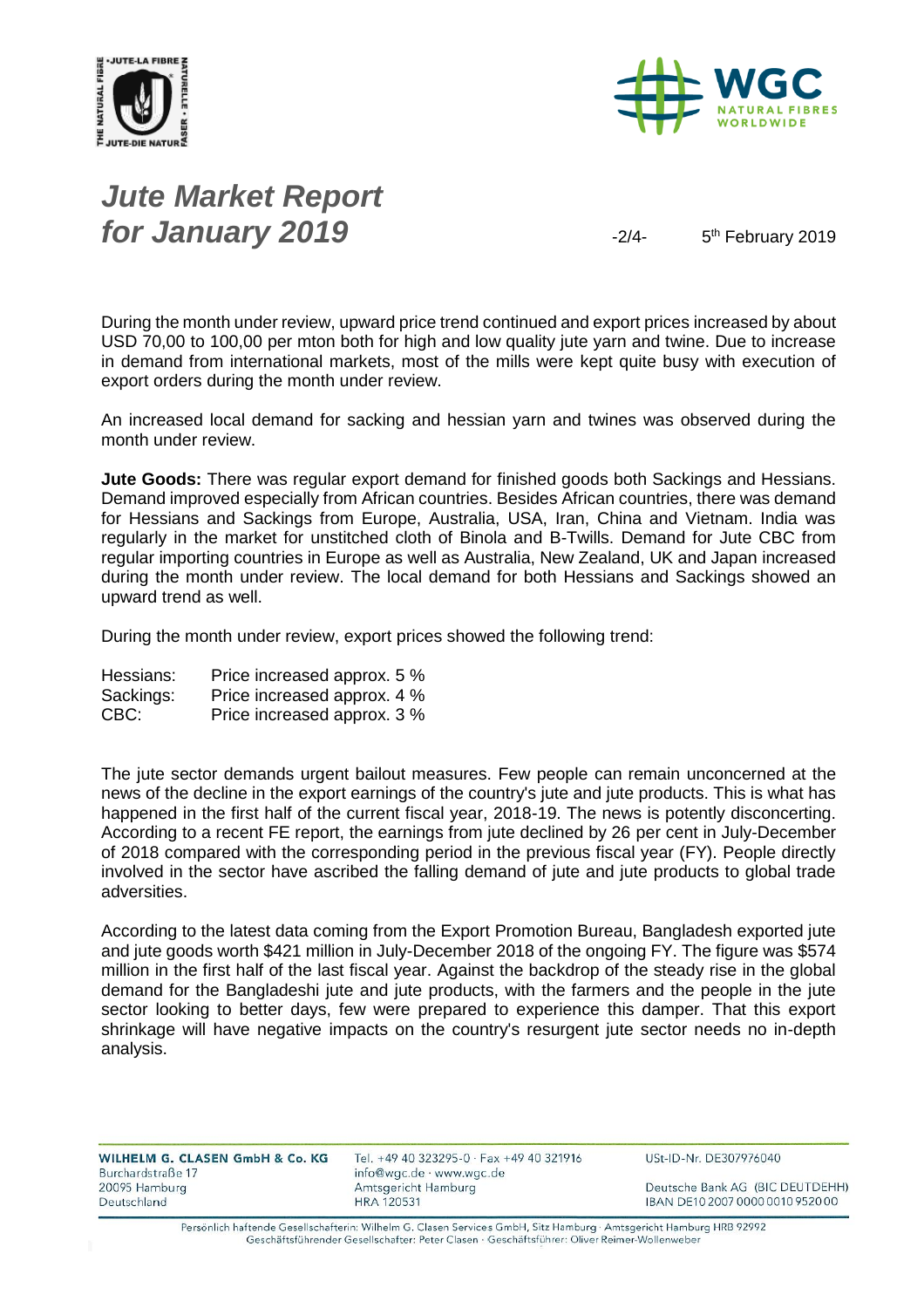



# *Jute Market Report for January 2019*  $\frac{3}{4}$

5<sup>th</sup> February 2019

The declining trend in the earnings from export of jute and jute products is feared to cause jitters in the sector. Jute was once the backbone of the nation's economy. The fabled golden fibre used to engage large numbers of farmers in its cultivation in the vast jute producing regions. This agrosegment was accompanied by the countrywide mills and factories manufacturing jute yarn and gunny sacks. After an agonizingly long pause in its production following the invasion of polythene products, jute had lately started re-emerging. The sector in Bangladesh experienced a new lease of life. Upon whetting expectations of the farmers and entrepreneurs involved in the jute farming and jute goods sector, the crop was attached a great priority --- both nationally and globally. Thanks to its biodegradable nature, jute in no time found a premier place in the search for an alternative to plastic, polypropylene etc.

In a generalized observation, a 'European economic slowdown' has been blamed on the latest plunge in export earnings from jute. Jute goods exporters point the finger at the cut in the import of the Bangladeshi jute yarn by a few countries which make carpets targeting Saudi Arabia, USA and other Western countries. The carpet yarn importing countries have apparently lowered the volume of imports due to the 'economic slowdown'. Jute sector insiders also cite the anti-dumping duty imposed by India on a number of Bangladeshi jute products since 2017 for the disruption caused to the country's jute export earnings. With troubling developments in the background, the jute sector asks for urgent bailout measures. The job could be made easier by giving a final shape to the long-awaited draft jute policy. Such a policy can play a critical role in formally integrating the jute sector with the national economy.

#### **India**

**Raw Jute:** The tendency of the market during the month under review was very firm with local prices rising. JBA quotations at the end of the month under review: TD-4 IRs 5.025 and TD-5 IRs 4.725,00 per 100 kg. The estimated carry forward is 1 Mio bales at the moment. This year's estimation for jute growing areas is 494,150 hectares compared to 653,740 hectares in 2018.

**Jute Yarn and Twine**: Market was absolutely dull during the month under review. Jute yarn imports from Bangladesh continue.

**Jute Goods:** Hessians: Piecemeal oversea orders were observed during the month under review. Prices have risen during the month under review by about 3 %, mainly because of an increase of raw jute prices. Selective mills are sellers at prices which are 4 % higher than those of "ordinary" jute mills.

Sackings: During the month under review the market ruled firm with huge governmental orders, in fact the governmental order quantities are higher than the capacities of the mills. Prices have risen by about 1,5 % during the month under review and the firm trend persists.

| WILHELM G. CLASEN GmbH & Co. KG |  |  |
|---------------------------------|--|--|
| Burchardstraße 17               |  |  |
| 20095 Hamburg                   |  |  |
| Deutschland                     |  |  |

Tel. +49 40 323295-0 · Fax +49 40 321916 info@wgc.de · www.wgc.de Amtsgericht Hamburg **HRA 120531** 

USt-ID-Nr. DE307976040

Deutsche Bank AG (BIC DEUTDEHH) IBAN DE10 2007 0000 0010 9520 00